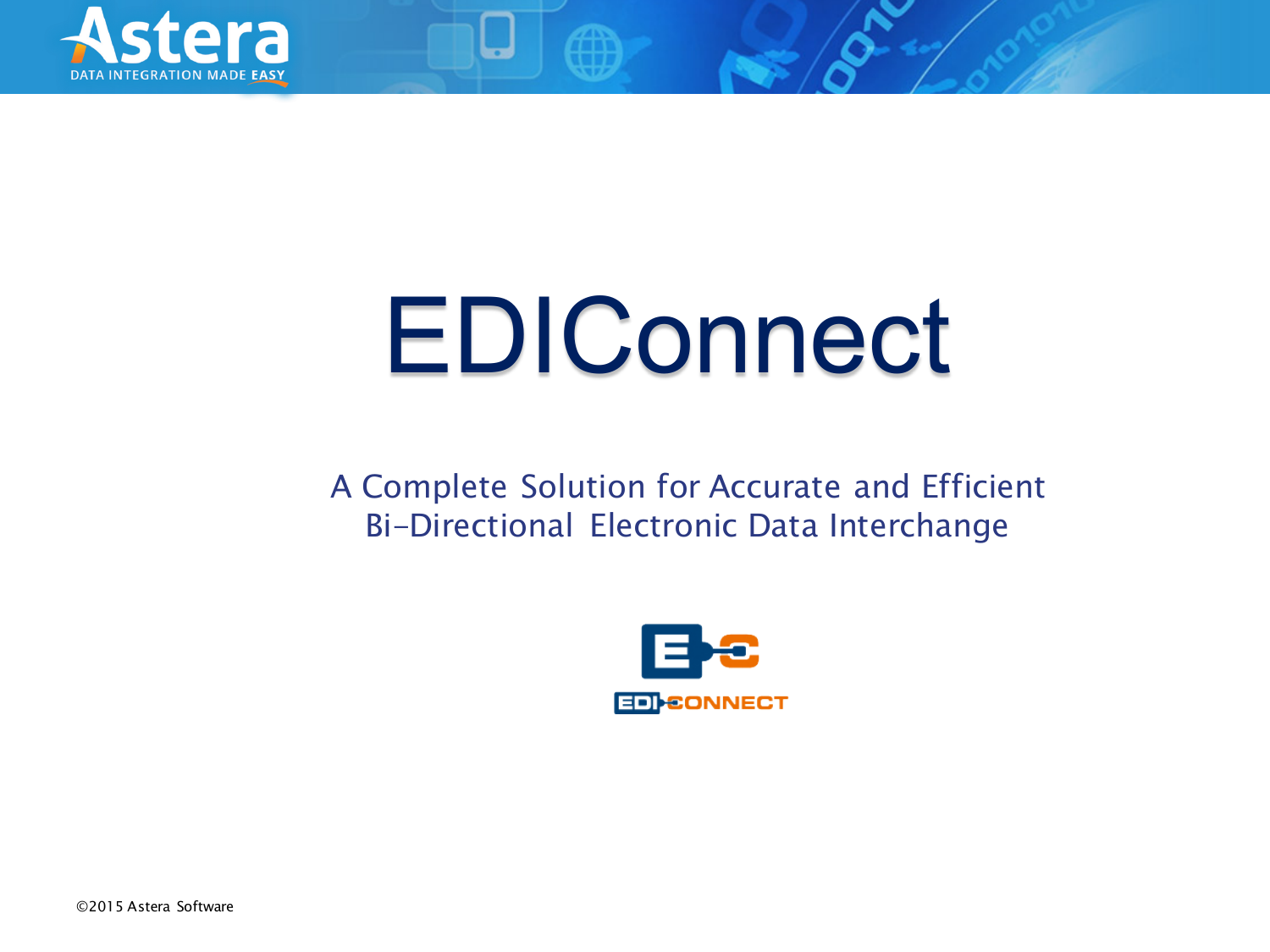

#### **EDIConnect**

• Electronic data interchange (EDI) automates the exchange of business documents from different sources in a standard electronic format



- Integrated environment with full range of EDI functionality in Astera's signature unified, user-friendly environment
- Advanced technology, power, and scalability to meet the most demanding business needs and fully leverage the promise of EDI technology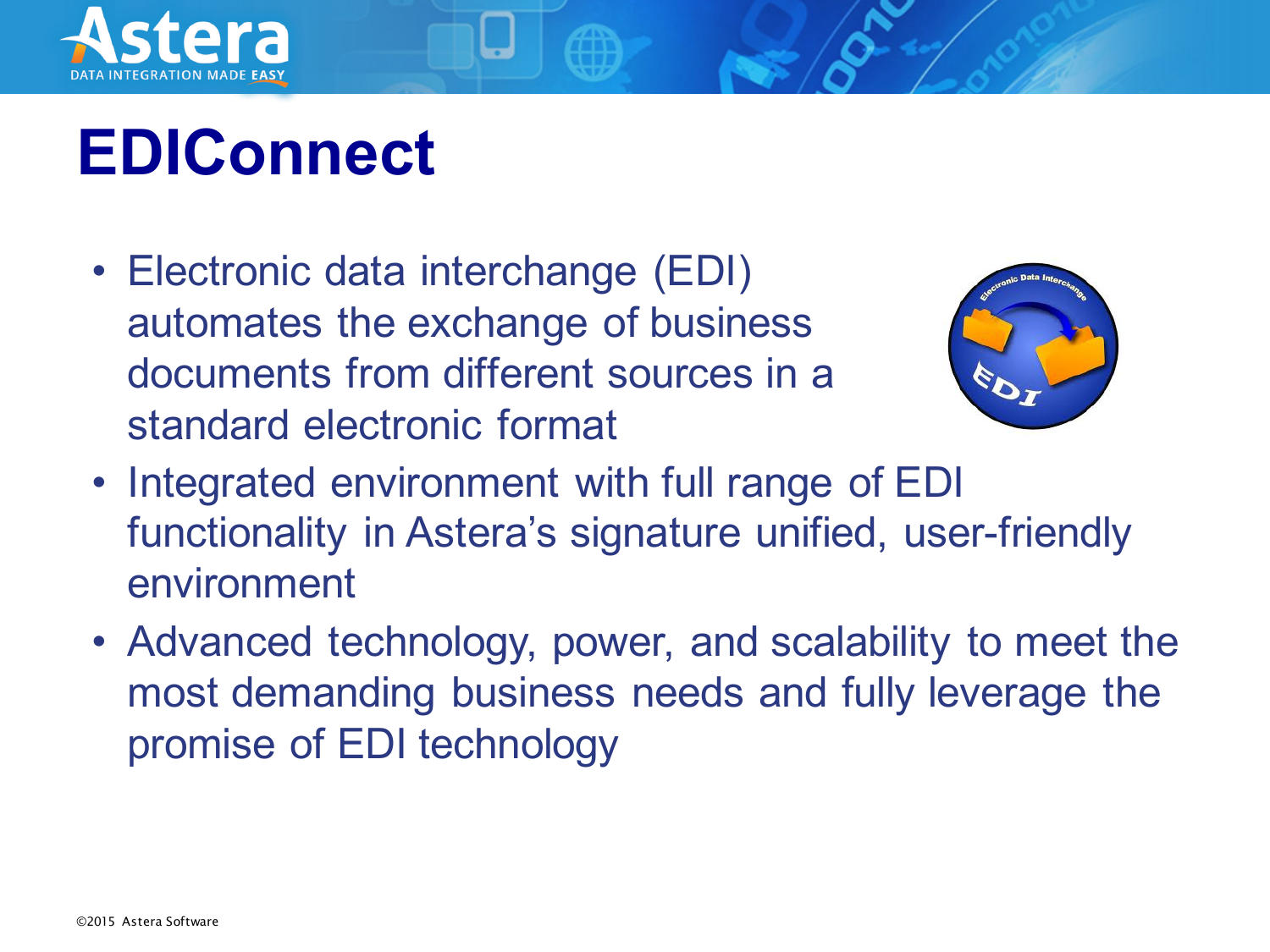

# **Key Features**

- Intuitive user interface with visual tools to build bidirectional integration
- Incoming le translation and ingestion with built-in transaction sets
- Advanced data mapping, validation, and correction capabilities to better manage data ingestion
- Fast and easy outgoing transaction construction
- Acknowledgement generation
- Automation, process orchestration, and job scheduling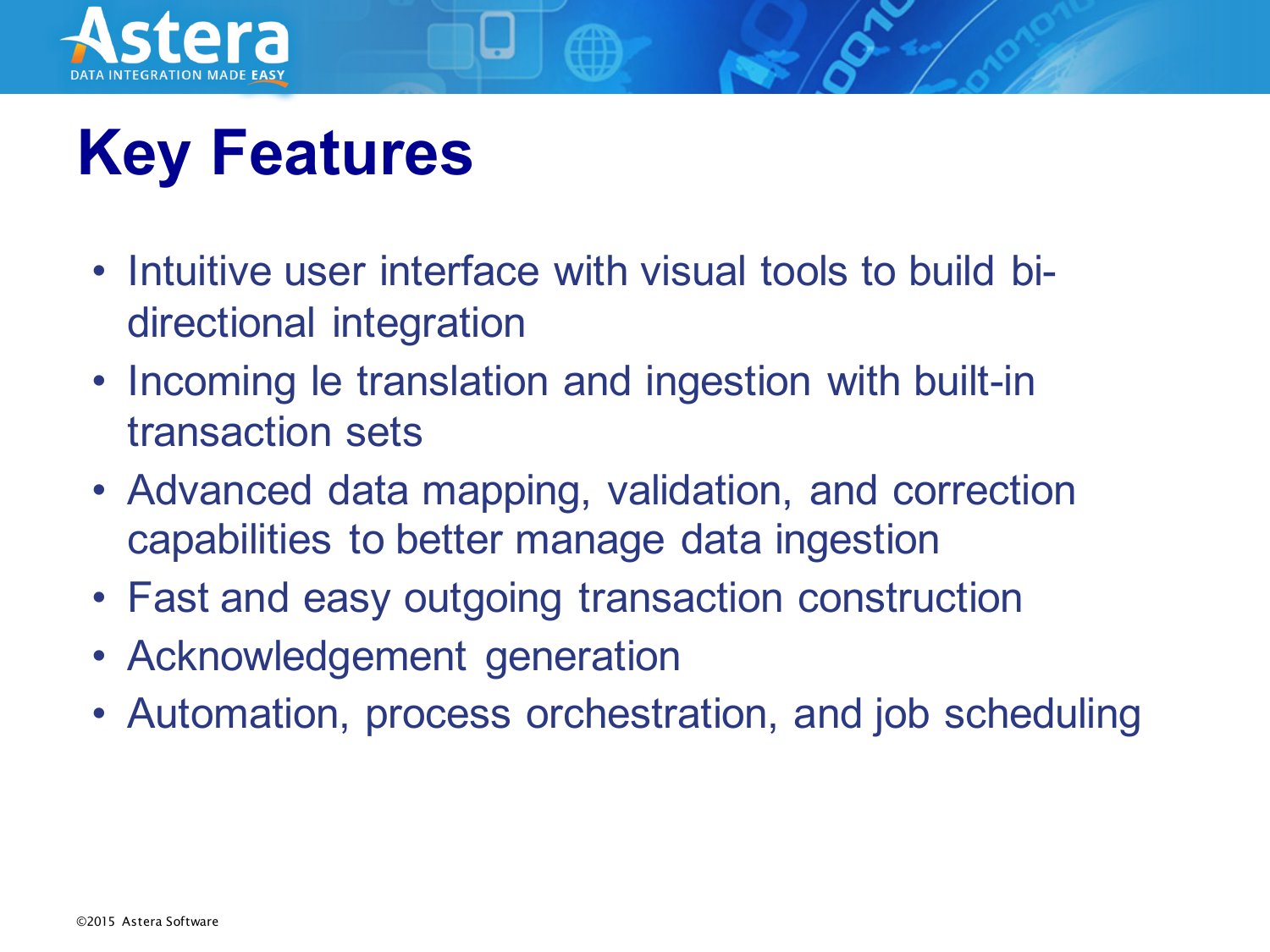

#### **Manual vs. EDIConnect**



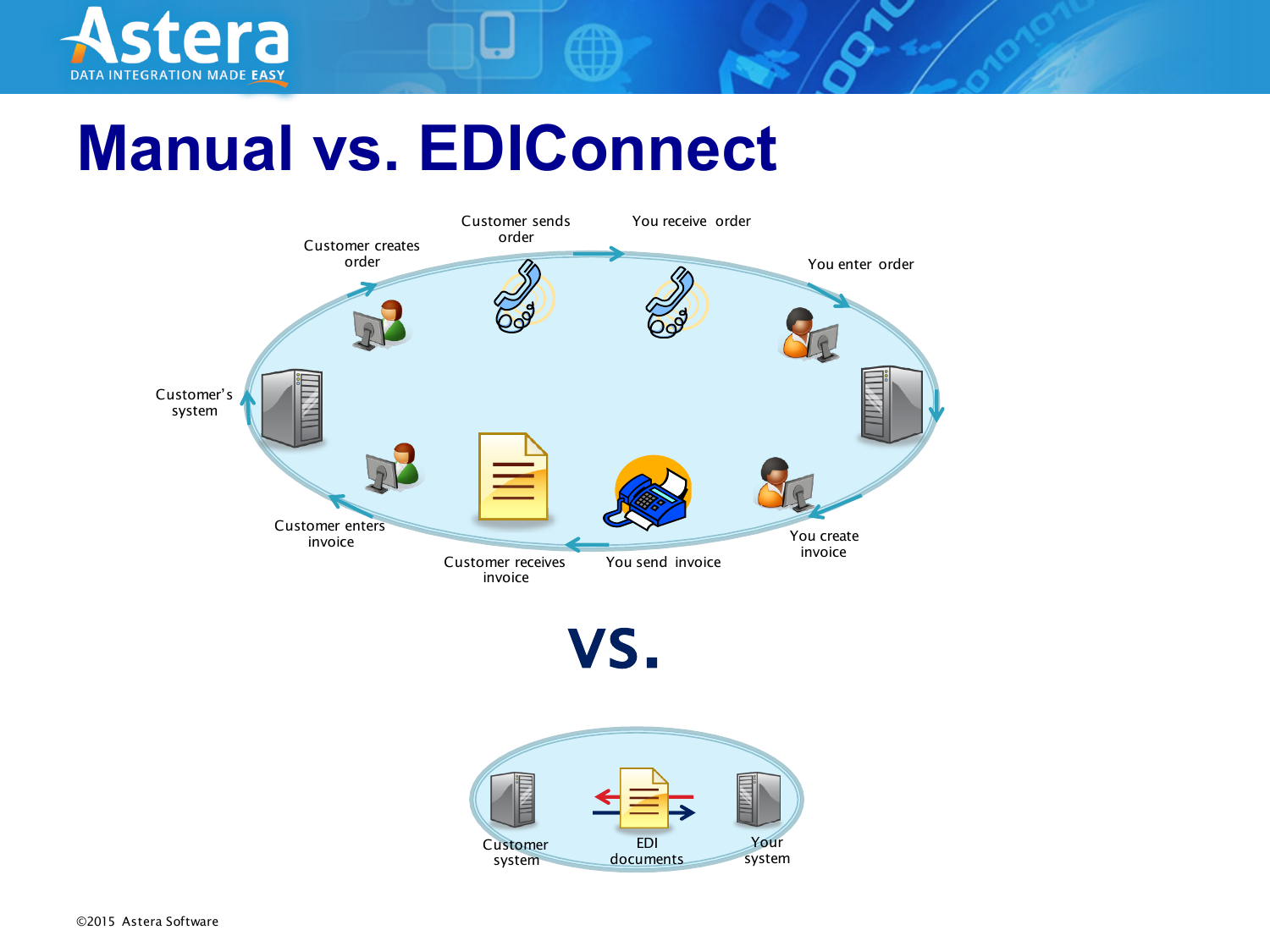

## **EDIConnect Technologies**

- Translator
- Transaction Builder
- Validator
- Repository Manager
- Partner Manager
- Automation and Process Orchestration
- Job Scheduler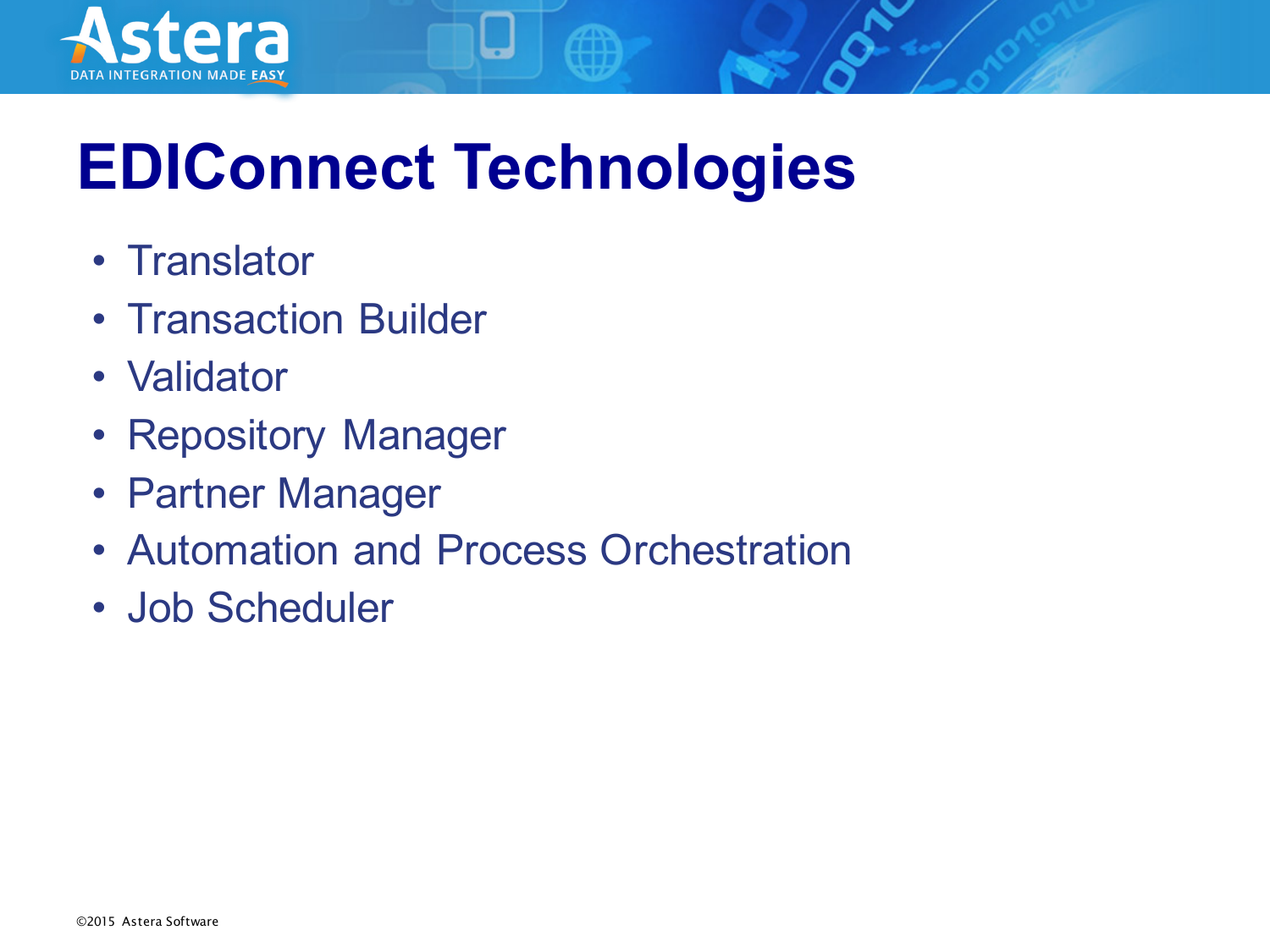

### **Translator**

- High-performance streaming EDI translator delivers performance and scalability to efficiently process all sizes of data volumes
- Drag-and-drop visual mapping interface designed specifically for complex hierarchical structures like EDI and extensible markup language (XML)
- Integrated validator to perform standard and custom validations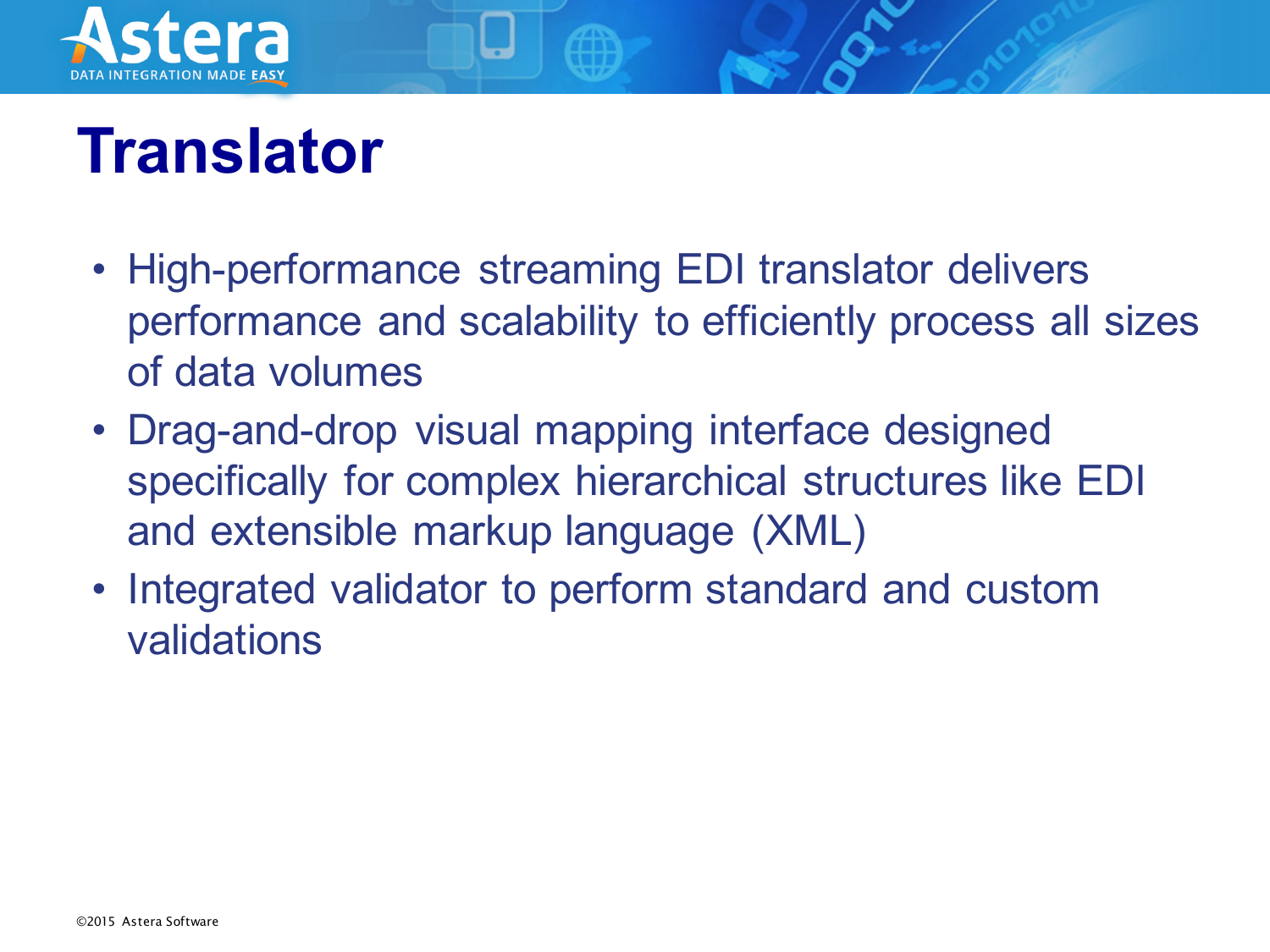

#### **Transaction Builder**

- One of the most powerful and intuitive EDI transaction builders on the market
- Enables building of complex, hierarchical EDI transactions using a visual, stepwise designer
- Instant preview enables viewing of data at every step to quickly correct any mapping errors
- Validates outgoing messages against partners' requirements
- Extracts data from a wide assortment of data sources and utilizes hundreds of built-in transformations and functions to map data to EDI formats

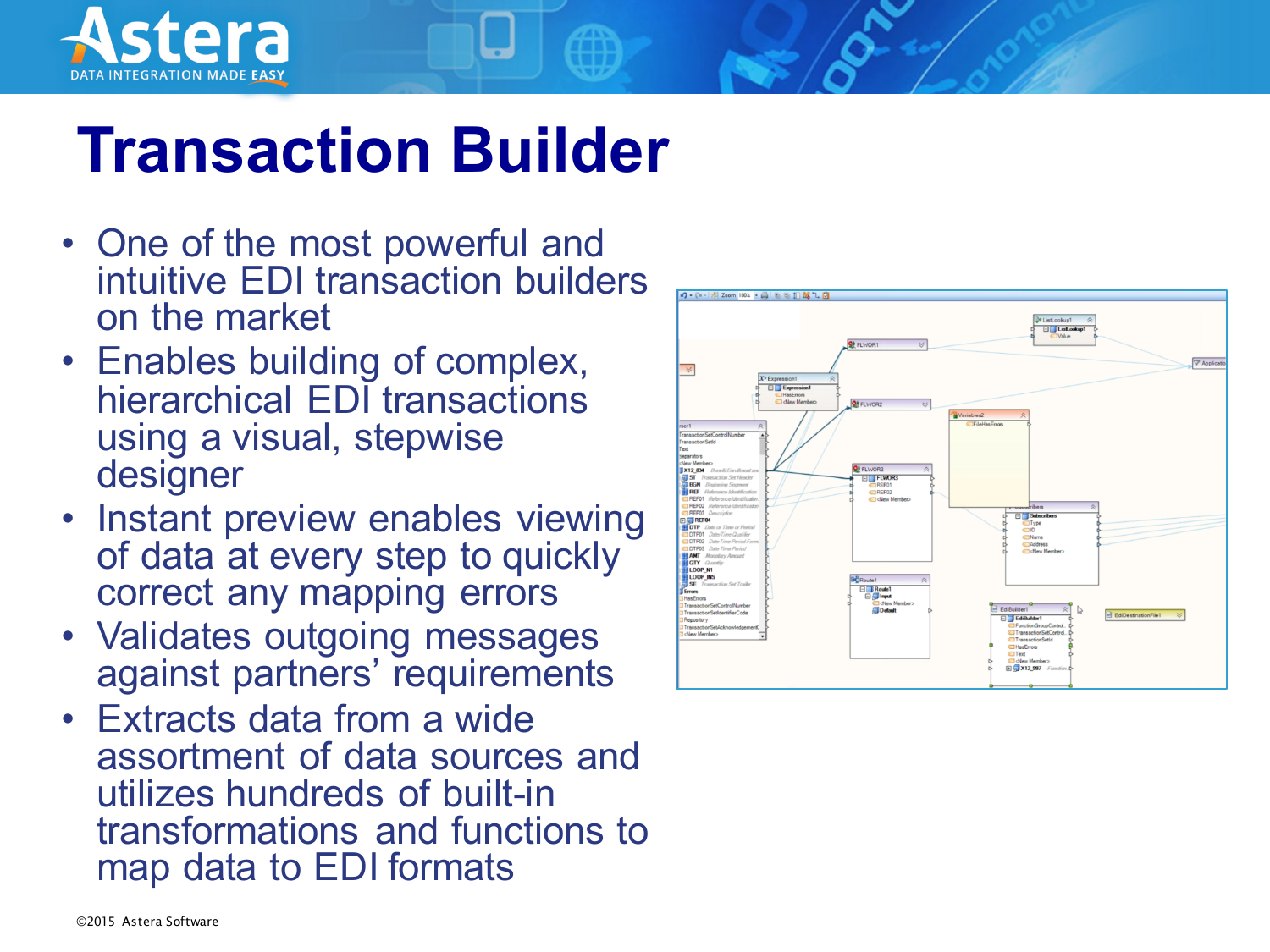

#### **Validator**

- Enables users to perform a wide array of standard and custom validations
- Integrated with data translator and transaction builder functions for validation of incoming and outgoing EDI transactions
- High-performance design features that enable efficient processing of large data volumes
- "Error as data" feature exposes validation errors as mappable objects, enabling creation of custom destinations
- Fine-grained control of validations for each partner
- Generates technical and functional acknowledgement of incoming files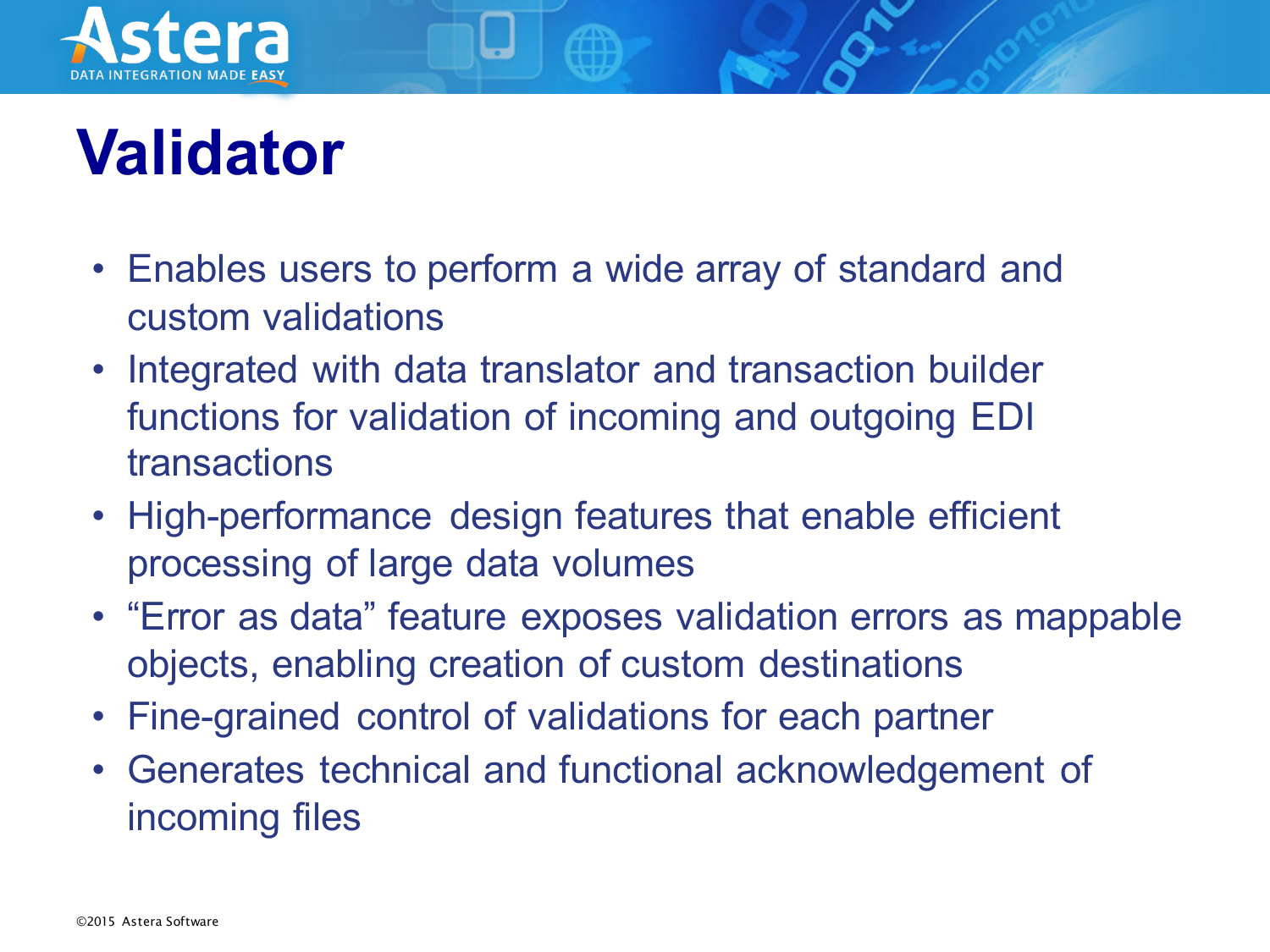

### **Repository Manager**

- Built-in repository of standard transaction sets
- An intuitive user interface for creation of custom transaction sets to meet every partner's requirements
- Defines custom validations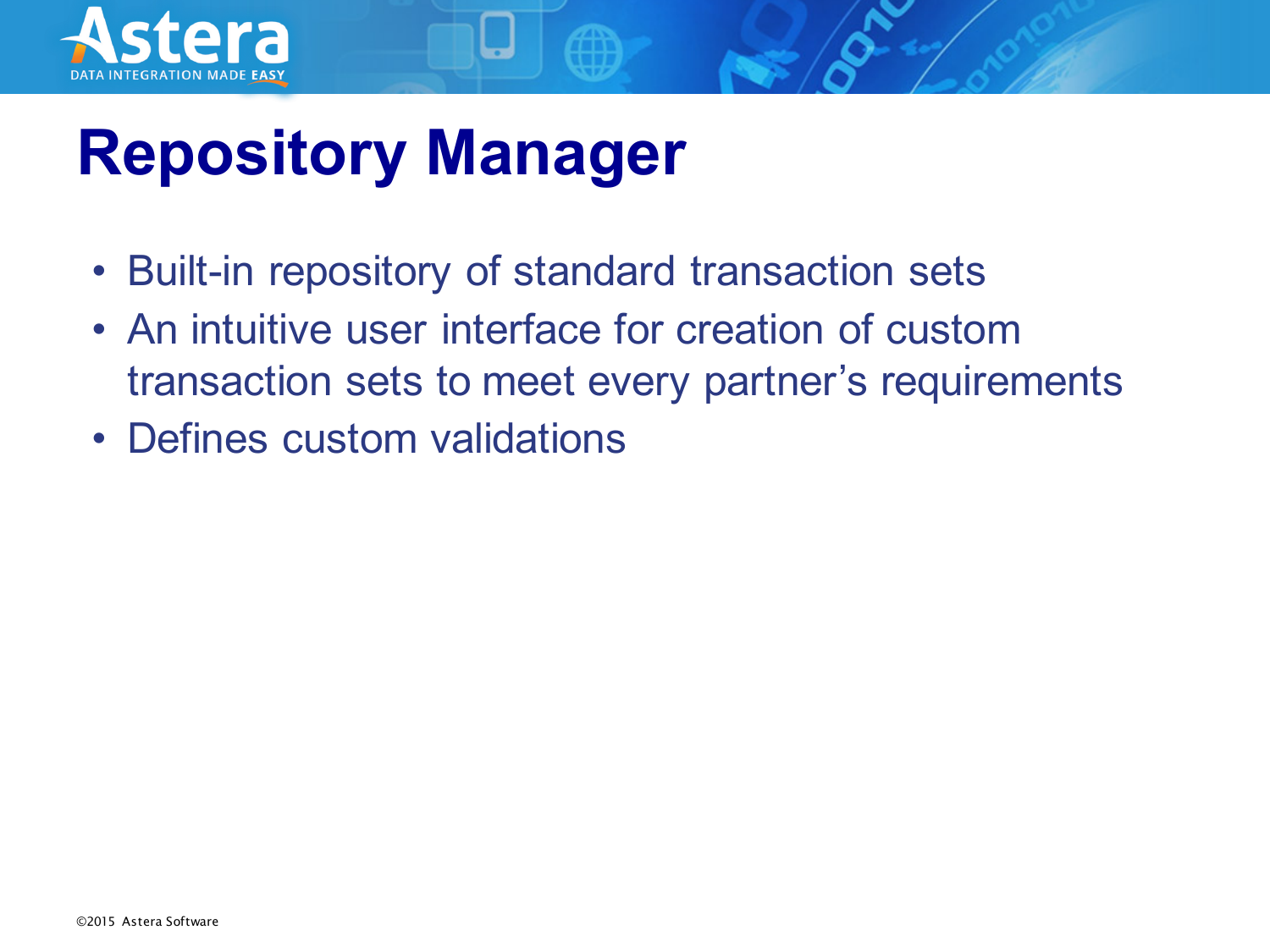

### **EDI Partner Manager**

Defines EDI partner information, including:

- Transaction parsing and information building such as terminators and date/time formats
- Association of custom transaction sets
- Validation settings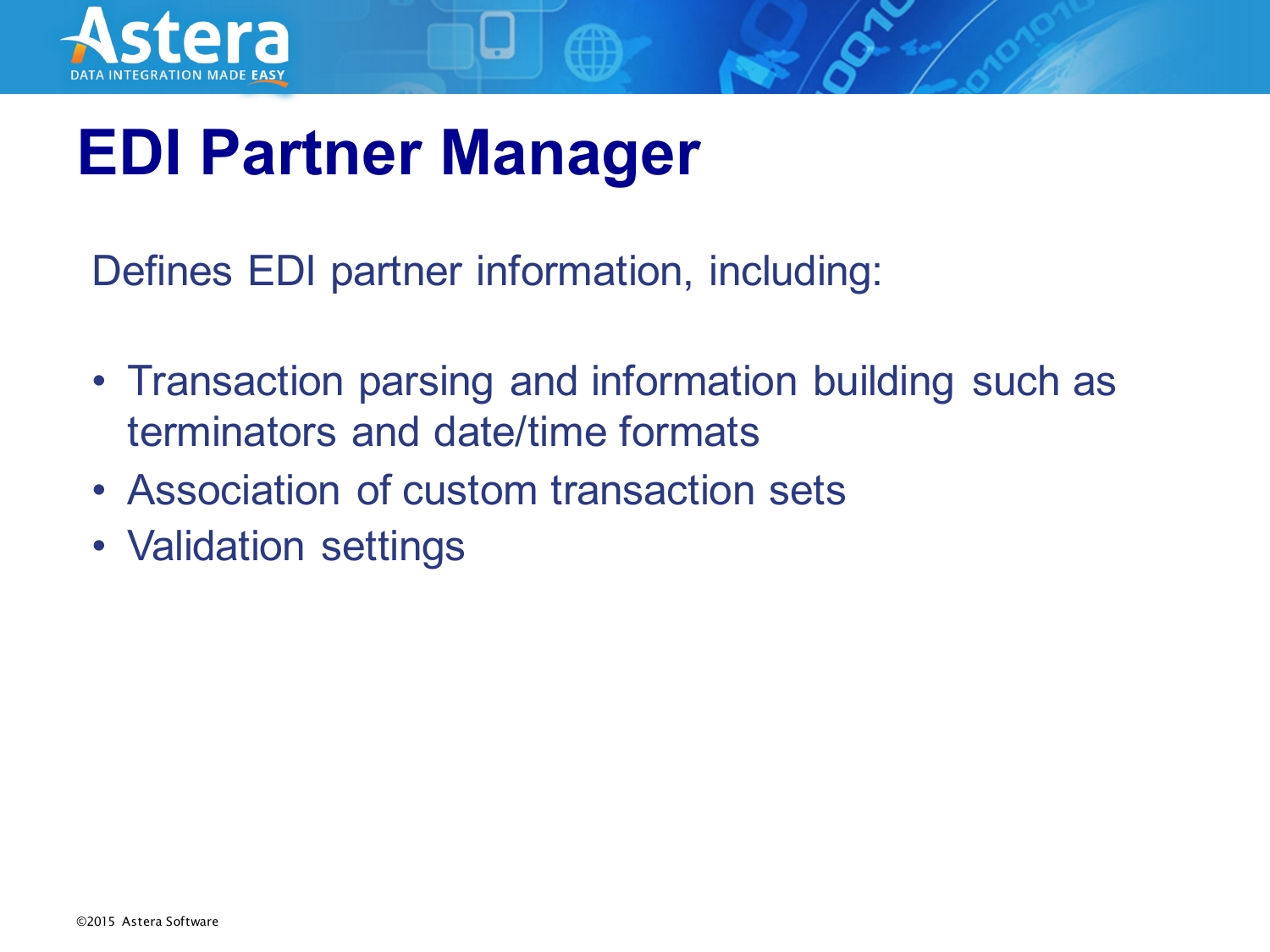

#### **Automation and Process Orchestration**

- Defines simple and complex workflows using the workflow designer
- Defines process orchestration for incoming and outgoing EDI files
- Orchestration can be used to download or upload files, generate acknowledgements, invoke data maps, send emails, and much more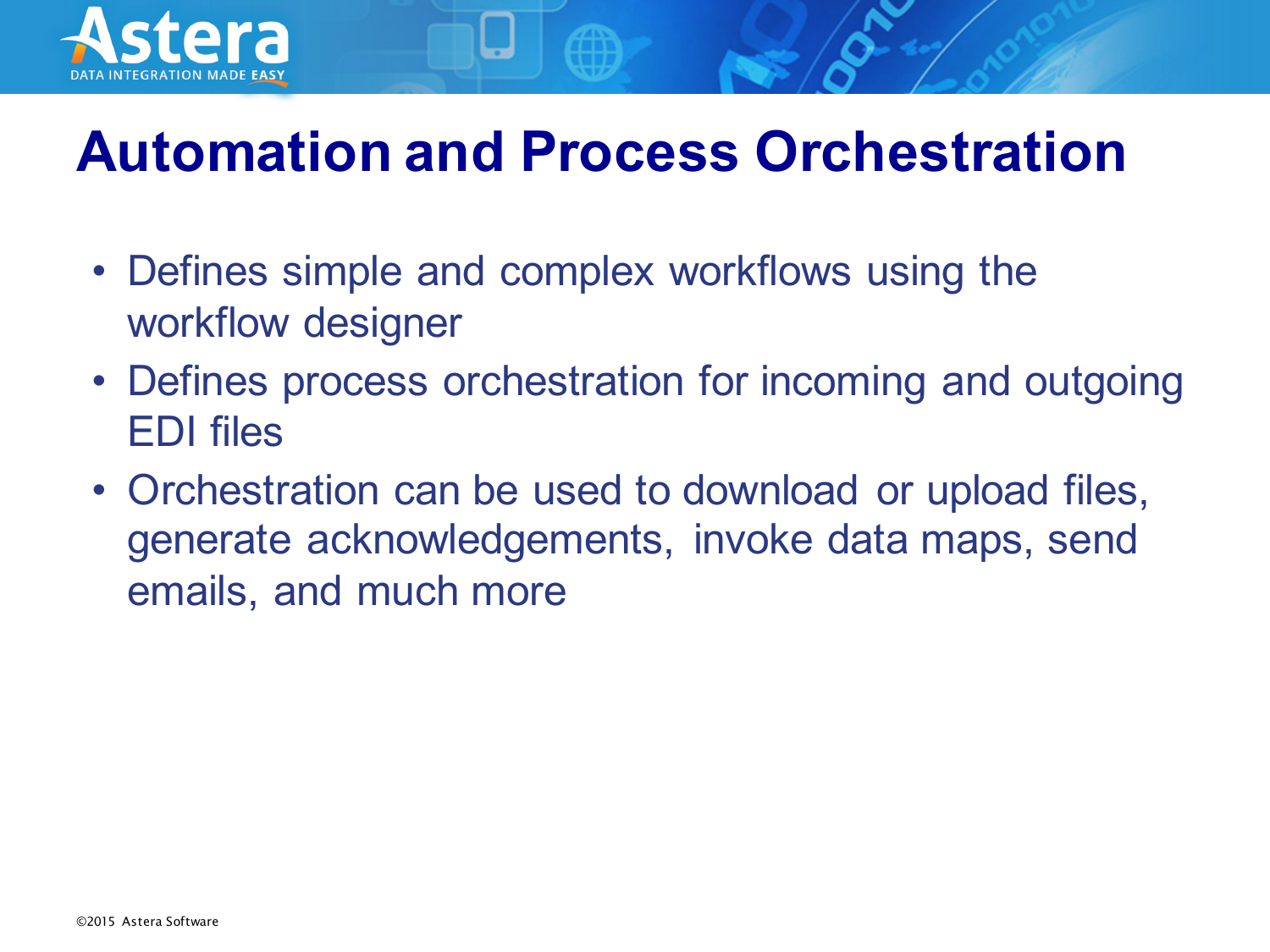

#### **Job Scheduler**

- Full-featured scheduler enables automation of EDI exchange at scheduled intervals
- These intervals can be hourly weekly, daily, and monthly, or more complex